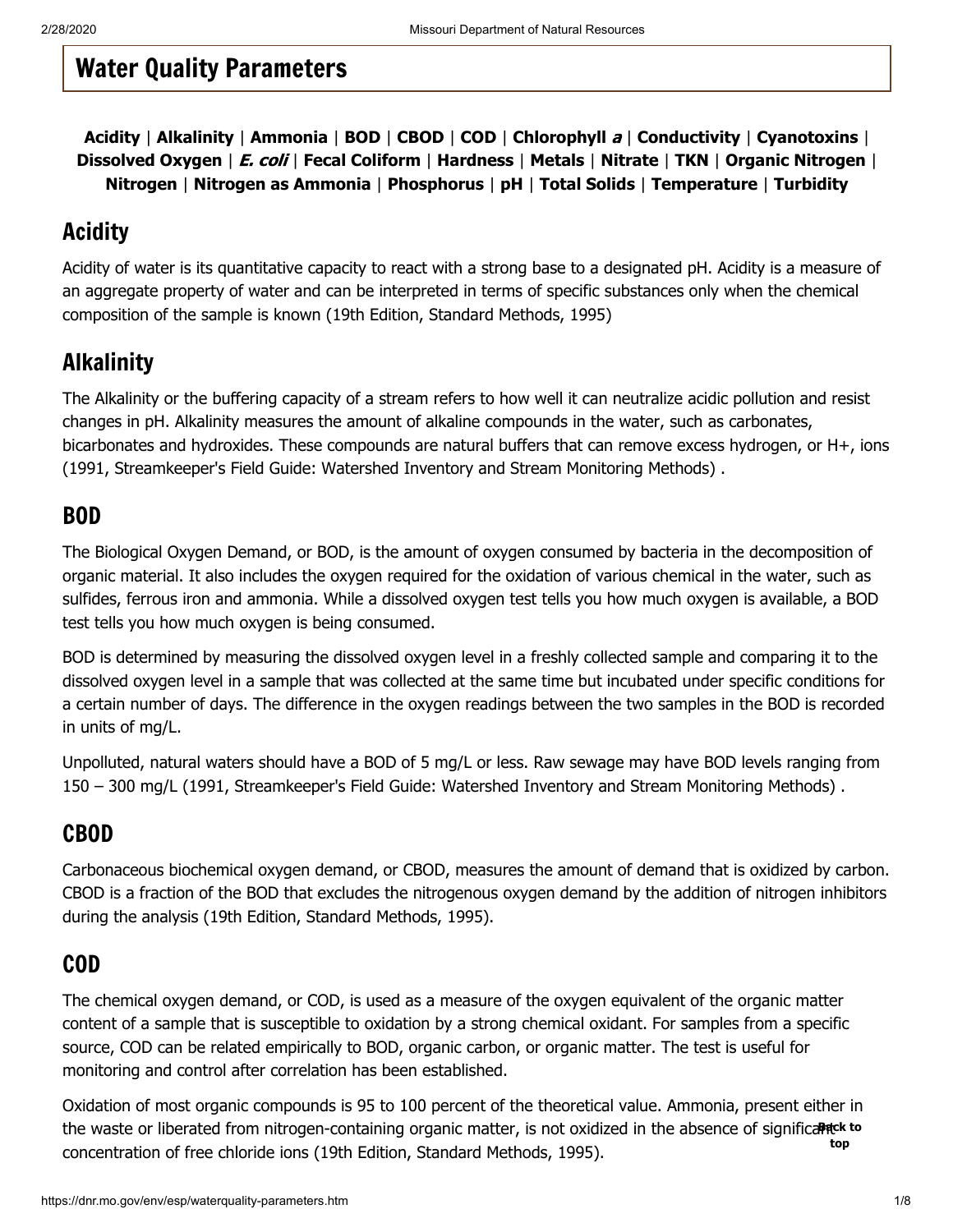### Chlorophyll a

Algae is a fundamental producer in the food web of freshwater ecosystems. Artificially elevated nutrient levels can cause algae to grow in excess causing ecological and aesthetic problems in lakes and streams. Algae occurs in two general patterns. One is as growth directly to the substrate called periphyton and the other is free floating in the water column called phytoplankton.

Relative amounts of algae, whether in the form of periphyton or phytoplankton can be quantified by the analysis of chlorophyll a contained in the algae in a sample. Samples for chlorophyll  $a$  (the most predominant form of chlorophyll) analysis are collected by running water through a filter. For phytoplankton, a measured amount of water from the water column is run through the filter. For periphyton, a known area from either natural or artificial substrate is scraped and rinsed through the filter. Phytoplankton chlorophyll  $a$  is reported in units of  $\mu g/L$ and periphyton chlorophyll a is reported in units of mg/m<sup>2</sup>.

Staff uses fluorometry methods of analyzing chlorophyll a that are similar to methods used by the University of Missouri. Before a sample can be analyzed by the fluorometer, chlorophyll a must be extracted from the filter using buffered ethanol. After the extraction process, the analysis can be conducted using the fluorometer that measures the fluorescence of wavelengths specific to chlorophyll a. A correction procedure is used to correct for byproducts in the process.

# <span id="page-1-0"></span>**Conductivity**

Conductivity is a measure of how well water can pass an electrical current. It is an indirect measure of the presence of inorganic dissolved solids such as chloride, nitrate, sulfate, phosphate, sodium, magnesium, calcium, iron and aluminum. The presence of these substances increases the conductivity of a body of water. Organic substances like oil, alcohol, and sugar do not conduct electricity very well, and thus have a low conductivity in water.

Inorganic dissolved solids are essential ingredients for aquatic life. They regulate the flow of water in and out of organisms' cells and are building blocks of the molecules necessary for life. A high concentration of dissolved solids, however, can cause water balance problems for aquatic organisms and decrease dissolved oxygen levels (1991, Streamkeeper's Field Guide: Watershed Inventory and Stream Monitoring Methods) .

### <span id="page-1-1"></span>**Cyanotoxins**

Cyanotoxins are produced by cyanobacteria (blue-green algae) and are contained within the cyanobacterial cell or are released into the waterbody when the cyanobacterial cell dies or ruptures. Health effects from cyanotoxins range from mild skin irritations to more serious illnesses or death. The most common cyanotoxins are microcystins, cylindrospermopsin, anatoxin, and saxitoxin.

### Dissolved Oxygen

The amount of Dissolved Oxygen, or DO, in water is expressed as a concentration. A concentration is the amount of in weight of a particular substance per a given volume of liquid. The DO concentration in a stream is the mass of the oxygen gas present, in milligrams per liter of water. Milligrams per liter, or mg/L, can also be expressed as parts per million, or ppm.

The concentration of dissolved oxygen in a stream is affected by many factors:

- Temperature: Oxygen is more easily dissolved in cold water.
- Flow: Oxygen concentrations vary with the volume and velocity of wat[er flow](#page-0-6)ing in a stream. Fast**eaflow**ing white water areas tend to be more oxygen rich because more oxygen enters the water from the atmosphere in those areas than in slower, stagnant areas. **top**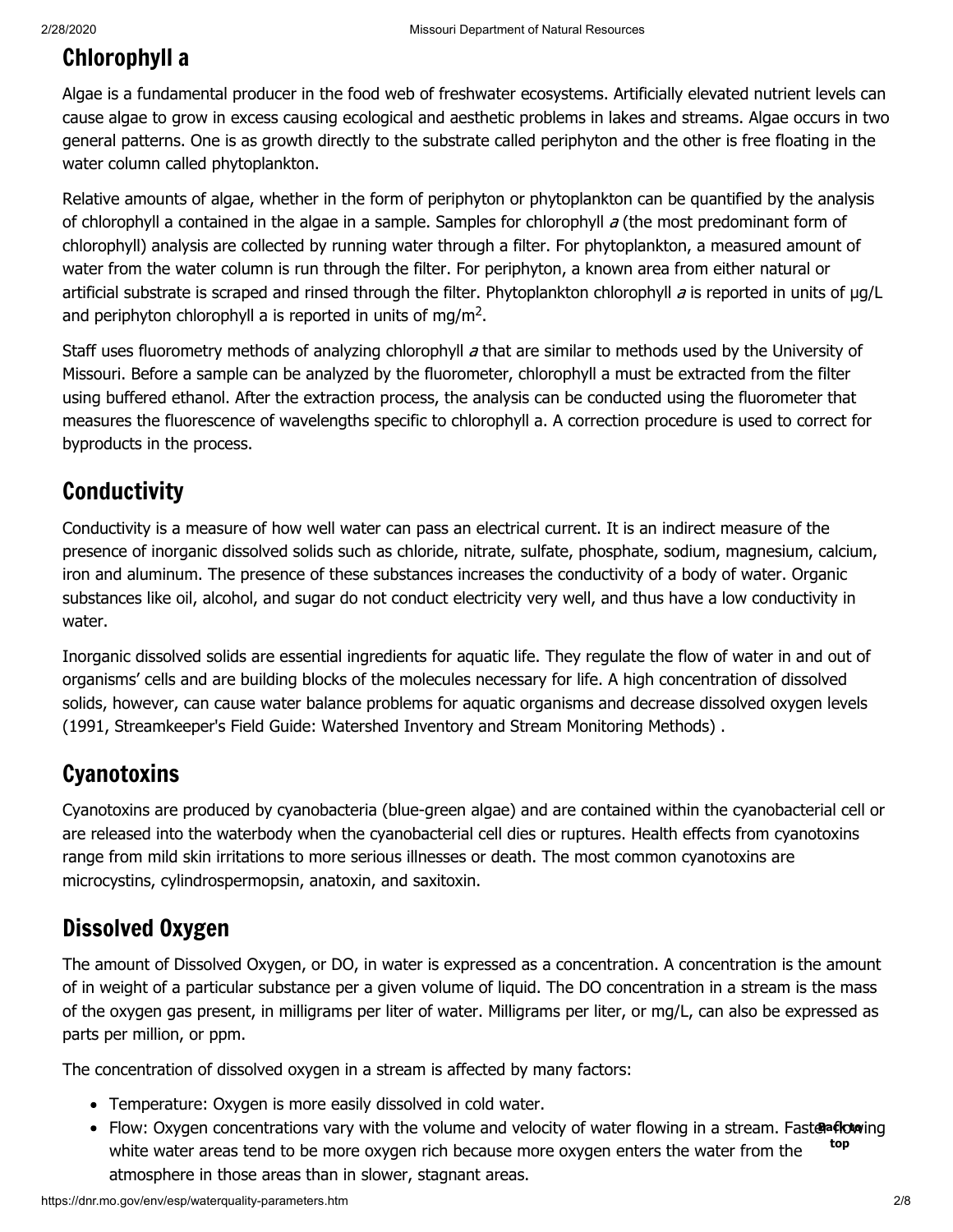- Aquatic Plants: The presence of aquatic plants in a stream affects the dissolved oxygen concentration. Green plants release oxygen into the water during photosynthesis. Photosynthesis occurs during the day when the sun is out and ceases at night. Thus in streams with significant populations of algae and other aquatic plants, the dissolved oxygen concentration may fluctuated daily, reaching its highest levels in the late afternoon. Because plants, like animals, also take in oxygen, dissolved oxygen levels may drop significantly by early morning.
- Altitude: Oxygen in more easily dissolved into water at low altitudes that at high altitudes.
- Dissolved or suspended solids: Oxygen is also more easily dissolved into water with low levels of dissolved or suspended solids.
- Human Activities Affecting DO:
	- Removal of riparian vegetation may lower oxygen concentrations due to increased water temperature resulting from a lack of canopy shade and increased suspended solids resulting from erosion of bare soil.
	- Typical urban human activities may lower oxygen concentrations. Runoff from impervious surfaces bearing salts, sediments and other pollutants increases the amount of suspended and dissolved solids in stream water.
	- Organic wastes and other nutrient inputs from sewage and industrial discharges, septic tanks and agricultural and urban runoff can result in decreased oxygen levels. Nutrient input often lead to excessive algal growth. When the algae die, the organic matter is decomposed by bacteria. Bacterial decomposition consumes a great deal of oxygen.
	- Dams may pose an oxygen supply problem when they release waters from the bottom of their reservoirs into streams and rivers. Although the water on the bottom is cooler than the warm water on top, it may be low in oxygen if large amounts of organic matter has fallen to the bottom and has been decomposed by bacteria.

Usually streams with high dissolved oxygen concentrations (greater than 8 mg/L for Ozark streams) are considered healthy streams. They are able to support a greater diversity of aquatic organisms. They are typified by cold, clear water, with enough riffles to provide sufficient mixing of atmospheric oxygen into the water.

In streams that have been impacted by any of the above factors, summer is usually the most crucial time for dissolved oxygen levels because stream flows tend to lessen and water temperatures tend to increase.

In general, DO levels less than 3 mg/L are stressful to most aquatic organisms. Most fish die at 1-2 mg/L. However, fish can move away from low DO areas. Water with low DO from  $2 - 0.5$  mg/L are considered hypoxic; waters with less than 0.5 mg/L are anoxic.

Because the temperature of the stream can vary daily, and even hourly, it is important to factor out the effect of temperature when analyzing the DO levels in a sample of water. This is achieved by considering the saturation value. Saturation is the maximum level of DO that would be present in the water at a specific temperature, in the absence of other influences. Once you know the temperature of the water in your stream you can use an oxygen saturation table to determine the maximum DO concentration. You can calculate the percent saturation by comparing the maximum saturation value (provided in the table) with your actual measured DO result. Simply divide your measured DO result by the maximum saturation value.

For example, if your stream temperature is 8 degrees C, your maximum saturation value would be 11.83 mg/L. If your DO reading was 8.5 mg/L, your percent saturation would be 8.50/11.83=71.9 percent. Since a healthy stream is considered to be 90-100 percent saturated, your sample indicates that something else besides temperature is affecting oxygen levels adversely (examples: suspended or dissolved solids, or bacteria decomposition). **[Back to](#page-0-6)**

**top**

#### **[Maximum Dissolved Oxygen Concentration Saturation Table \(wqm/DOSaturationTable.htm\)](https://dnr.mo.gov/env/esp/wqm/DOSaturationTable.htm)**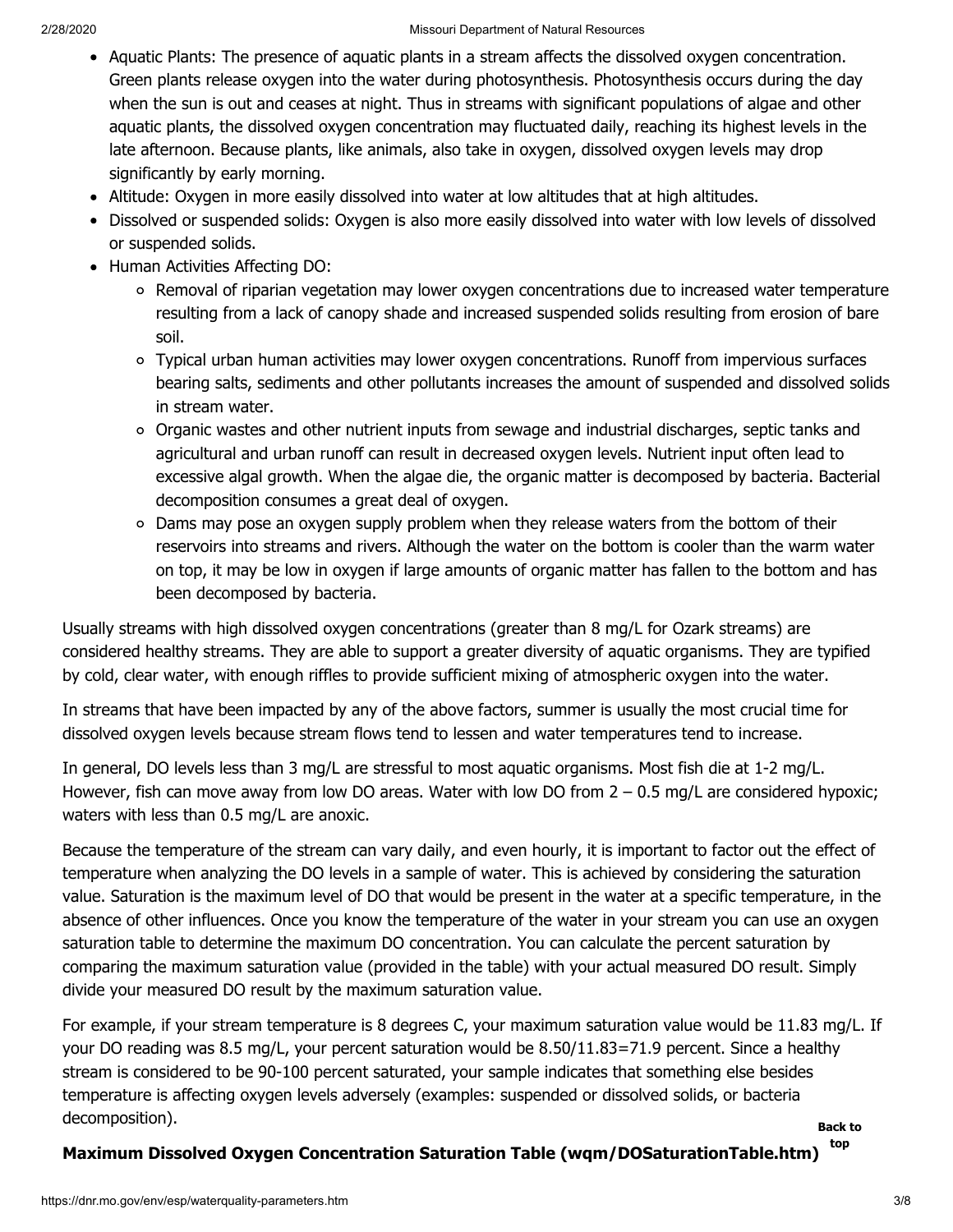(1991, Streamkeeper's Field Guide: Watershed Inventory and Stream Monitoring Methods) .

### Escherichia coli (E. coli)

Water Quality Monitoring Section staff use the IDEXX Colilert® and Quanti-Tray® system for detection and enumeration of *Escherichia coli (E. coli*) and total coliforms. The method can be applied to ambient fresh waters, drinking waters and wastewaters. The Colilert® method is not intended for use with marine waters.

The EPA-approved Colilert® method is based on Defined Substrate Technology®. The product utilizes nutrient indicators that produce color and/or fluoresce when metabolized by total coliforms and E. coli. After the reagent is added to the sample and incubated, it can detect these bacteria at 1 MPN (most probable number) per 100mL within 24 hours with as many as 2 million heterotrophic bacteria per 100mL present.

# Fecal Coliform

Human and animal wastes carried to stream systems are sources of pathogenic or disease-causing, bacteria and viruses. The disease causing organisms are accompanied by other common types of nonpathogenic bacteria found in animal intestines, such as fecal coliform bacteria, enterococci bacteria, and escherichia coli, or E. coli bacteria.

Fecal coliform, enterococci, and E. coli bacteria are not usually disease-causing agents themselves. However, high concentrations suggest the presence of disease-causing organisms. Fecal coliform, enterococci, and E. coli bacteria are used as indicator organisms; they indicated the probability of finding pathogenic organisms in a stream.

To measure indicator bacteria, water samples must be collected in sterilized containers. The samples are forced through a filter and incubated at a specific temperature for a certain amount of time. The resulting colonies that form during incubation are counted and recorded as the number of colony producing units per 100 mL of water (1991, Streamkeeper's Field Guide: Watershed Inventory and Stream Monitoring Methods) .

### <span id="page-3-0"></span>**Hardness**

Hardness is frequently used as an assessment of the quality of water supplies. The hardness of a water is governed by the content of calcium and magnesium salts (temporary hardness), largely combined with bicarbonate and carbonate and with sulfates, chlorides, and other anions of mineral acids (permanent hardness) (Limnology, Wetzel, 1983) .

### <span id="page-3-1"></span>Metals

The effects of metals in water and wastewater range from beneficial through troublesome to dangerously toxic. Some metals are essential, others may adversely affect water consumers, wastewater treatment systems, and receiving waters. Some metals may be either beneficial or toxic, depending on concentration (19th Edition, Standard Methods, 1995). .

The primary mechanism for toxicity to organisms that live in the water column is by absorption to or uptake across the gills: this physiological process requires metal to be in a dissolved form. This is not to say that particulate metal is nontoxic, only that particulate metal appears to exhibit substantially less toxicity than does dissolved metal (U.S. EPA).

Dissolved: Those metals of an unacidified sample that pass through a 0.45 micrometer membrane filter [and is](#page-0-6) thought to better represent the bioavailable fraction of metal in the water column than does total recoverable metal (**[June 1996 U.S. EPA, The metal Translator: Guidance for Calculating a Total Recoverable](http://www.epa.gov/npdes/pubs/metals_translator.pdf) Back to Permit Limit from a Dissolved Criterion top**

**(http://www.epa.gov/npdes/pubs/metals\_translator.pdf)**).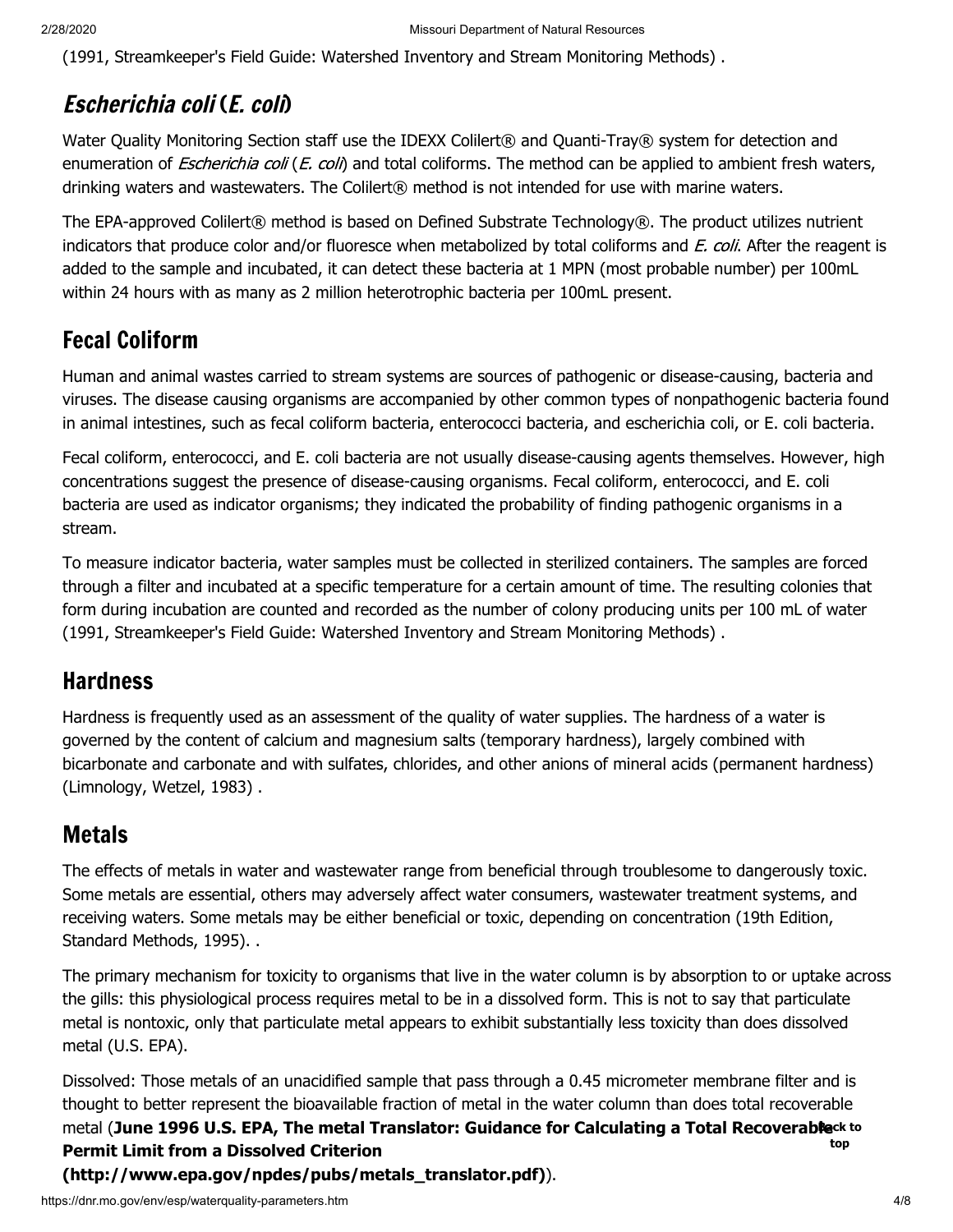Recoverable: Those metals that are not tightly bound and are biologically available to aquatic organisms

Total: Includes all metals, inorganically and organically bound, both dissolved and particulate. Will give a unrealistic high value of those metals that are biological available to aquatic organisms.

Not all metals are acutely toxic in small concentrations. The "heavy metals" include copper, or Cu, iron, or Fe, cadmium, or Cd, zinc, or Zn, mercury, or Hg, and lead, or Pb, and are the most toxic to aquatic organisms. Some water quality characteristics which affect metal toxicity include temperature, pH, hardness, alkalinity, suspended solids, redox potential and dissolved organic carbon. Metals can bind to many organic and inorganic compounds which reduces the toxicity of the metal.

#### <span id="page-4-0"></span>Nitrogen

Nitrogen is important to all life. Nitrogen in the atmosphere or in the soil can go through many complex chemical and biological changes. It can be combined into living and non-living material and return back to the soil or air in a continuing cycle called the nitrogen cycle.

Nitrogen occurs in natural waters in various forms, including nitrate, or NO<sub>3</sub>, nitrite, or NO<sub>2</sub>, and ammonia, or NH<sub>3</sub>. Nitrate is the most common form tested. Test results are usually expressed as nitrate-nitrogen, or NO<sub>3</sub>-N, which simply means nitrogen in the form of nitrate. Ammonia is the least stable form of nitrogen and thus difficult to measure accurately. Nitrite is less stable and usually present in much lower amounts than nitrate.

These three compounds are interrelated through the process of nitrification, the biological oxidation of ammonia to nitrate. In this process nitrite is produced as an intermediate product.

Order of decreasing oxidation state:

Nitrate → Nitrite → Ammonia → Organic Nitrogen

 $(statole) \rightarrow \rightarrow \rightarrow \rightarrow \rightarrow \rightarrow \rightarrow \rightarrow (Unstable)$ 

In relatively stable, oxygenated natural water systems the oxidation of nitrite to nitrate is rapid, but the conversion of NH<sub>3</sub> to NO<sub>2</sub><sup>-</sup> is the rate limiting step in the total process. (1991, Streamkeeper's Field Guide: Watershed Inventory and Stream Monitoring Methods) .

### Nitrogen as Ammonia

Ammonia, or NH<sub>3</sub>: It is one of the most important pollutants in the aquatic environment because of its relatively highly toxic nature and its ubiquity in surface water systems. It is discharged in large quantities in industrial, municipal and agricultural waste waters. In aqueous solutions, ammonia assumes two chemical forms: NH<sub>4</sub><sup>+</sup> ionized (less/nontoxic) and NH<sub>3</sub> - unionized (toxic).

The relative concentration of ionized and unionized ammonia in a given ammonia solution are principally a function of pH, temperature and ionic strength of the aqueous solution (Fundamentals of Aquatic Toxicology, 1985):

Total NH<sub>3</sub>: Total ammonia is the sum of the NH<sub>3</sub> and NH<sub>4</sub><sup>+</sup>.

(Fundamentals of Aquatic Toxicology, 1985).

### Nitrogen as Nitrate

Nitrate, or  $NO<sub>3</sub>$ : Generally occurs in trace quantities in surface water. It is the essential nutrient for many photosynthetic autotrophs and has been identified as the growth limit nutrient. It is only found in small ampünts in fresh domestic wastewater, but in effluent of nitrifying biological treatment plants, nitrate may be found in  $3<sup>2</sup>$ **Back to top**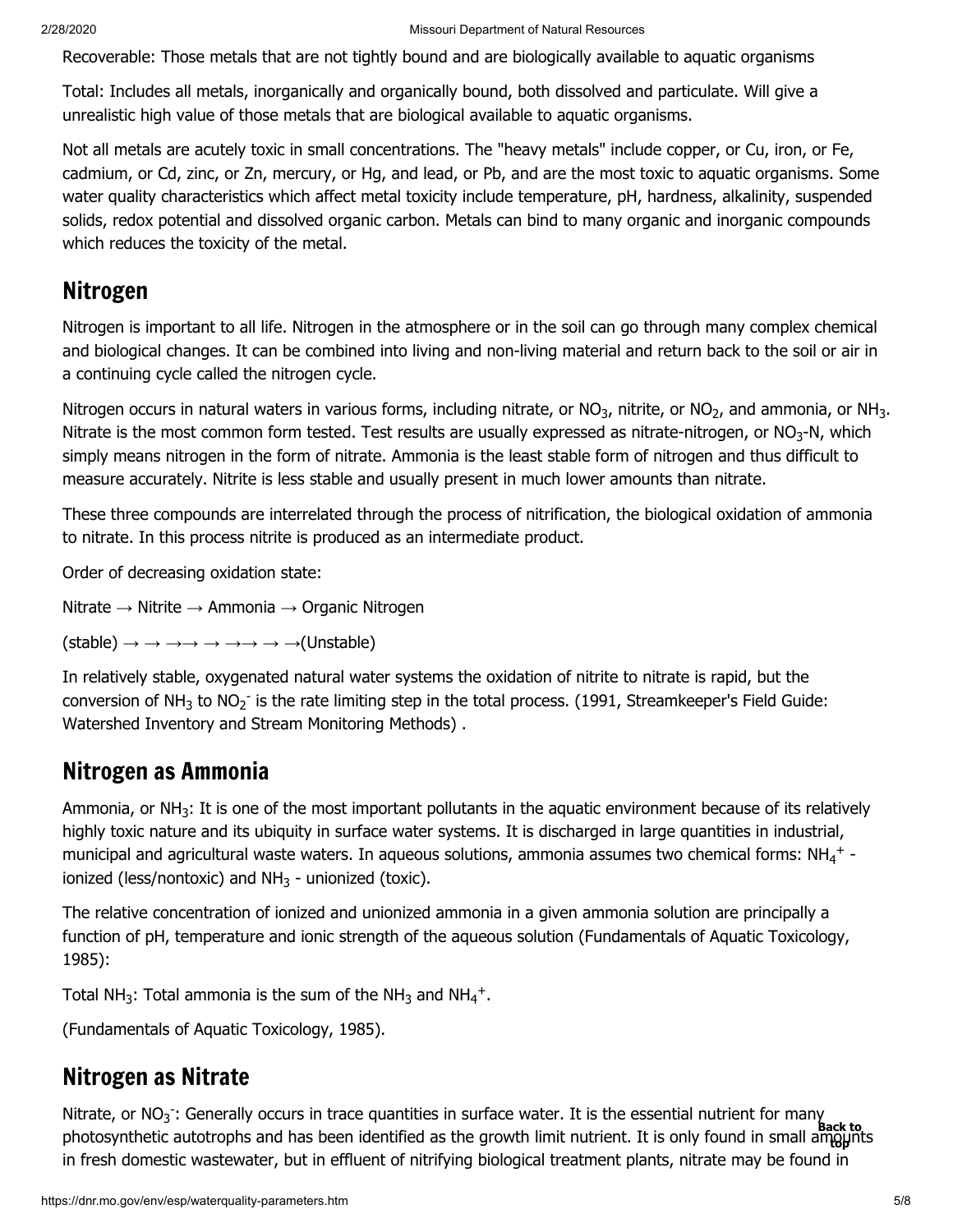concentrations up to 30 mg nitrate as nitrogen/L (19<sup>th</sup> Edition, Standard Methods, 1995). Nitrate is a less serious environmental problem, it can be found in relatively high concentrations where it is relatively nontoxic to aquatic organisms. When nitrate concentrations become excessive, however, and other essential nutrient factors are present, eutrophication and associated algal blooms can be become a problem (Fundamentals of Aquatic Toxicology, 1985).

### Nitrogen as Nitrite

Nitrite, or  $NO_2$ : Nitrite is extremely toxic to aquatic life, however, is usually present only in trace amounts in most natural freshwater systems because it is rapidly oxidized to nitrate. In sewage treatment plants using nitrification process to convert ammonia to nitrate, the process may be impeded, causing discharge of nitrite at elevated concentrations into receiving waters.

The conversion process is affected by several factors, including pH, temperature and dissolved oxygen, number of nitrifying bacteria and presence of inhibiting coTmpounds. Total ammonia in wastewater treatment systems consists of NH<sub>3</sub><sup>-</sup> plus NH<sub>4</sub><sup>+</sup>. If pH of the solution increases either naturally or by addition of a base, the concentration of unionized NH<sub>3</sub> increases. It impedes the conversion of nitrite to nitrate, causing nitrite to accumulate. When the pH decreases, as  $NH_4^+$  and  $NO_2$  are oxidized an increase in HNO<sub>2</sub> concentration occurs. Nitrous acid inhibits both nitrobacteria and nitrosomanads bacteria – this inhibition can result in an increase in nitrite. As pH increases the toxicity in terms of NO<sub>2</sub> as N decreases and the toxicity in terms of HNO<sub>2</sub> as N increases. (Fundamentals of Aquatic Toxicology, 1985).

# Nitrogen as Total Kjeldahl

Organic nitrogen and ammonia can be determined together and have been referred to as "Kjeldahl nitrogen, or TKN," a term that reflects the technique used in their determination (19th Edition, Standard Methods, 1995).

### Nitrogen, Organic

Organic Nitrogen:It is the byproduct of living organisms. It includes such natural materials as proteins and peptides, nucleic acids and urea, and numerous synthetic organic materials. Typical organic nitrogen concentrations vary from a few hundred micrograms per liter in some lakes to more than 20 mg/L in raw sewage (19th edition, Standard Methods, 1995).

### <span id="page-5-0"></span>**Phosphorus**

Phosphorus is often the limiting nutrient for plant growth, meaning it is in short supply relative to nitrogen. Phosphorus usually occurs in nature as phosphate, which is a phosphorous atom combined with four oxygen atoms, or PO<sub>4</sub><sup>-3</sup>. Phosphate that is bound to plant or animal tissue is known as organic phosphate. Phosphate that is not associated with organic material is known as inorganic phosphate. Both forms are present in aquatic systems and may be either dissolved in water or suspended (attached to particles in the water column).

Inorganic phosphate is often referred to as orthophosphate or reactive phosphorous. It is the form most readily available to plants, and thus may be the most useful indicator of immediate potential problems with excessive plant and algal growth.

<span id="page-5-1"></span>Testing for total phosphorous (both inorganic and organic phosphate) provides you with a more complete measure of all the phosphorus that is actually in the water (1991, Streamkeeper's Field Guide: Watershed Inventory and Stream Monitoring Methods) .

> **[Back to](#page-0-6) top**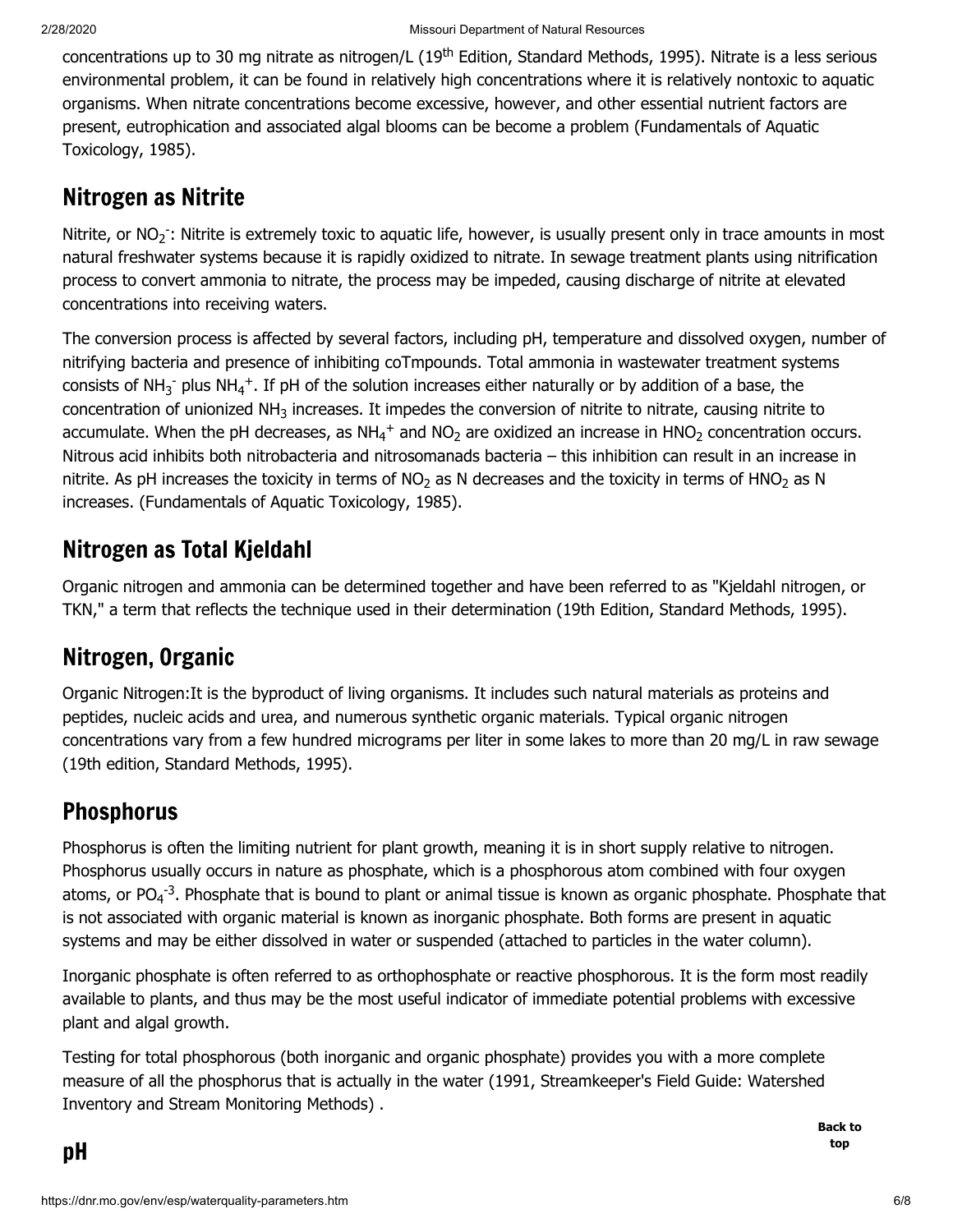pH is an important limiting chemical factor for aquatic life. If the water in a stream is too acidic or basic, the H+ or OH- ion activity may disrupt aquatic organisms biochemical reactions by either harming or killing the stream organisms.

pH is expressed in a scale with ranges from 1 to 14. A solution with a pH less than 7 has more H+ activity than OH-, and is considered acidic. A solution with a pH value greater than 7 has more OH- activity than H+, and is considered basic. The pH scale is logarithmic, meaning that as you go up and down the scale, the values change in factors of ten. A one-point pH change indicates the strength of the acid or base has increased or decreased tenfold.

Streams generally have a pH values ranging between 6 and 9, depending upon the presence of dissolved substances that come from bedrock, soils and other materials in the watershed.

Changes in pH can change the aspects of water chemistry. For example, as pH increases, smaller amounts of ammonia are needed to reach a level that is toxic to fish. As pH decreases, the concentration of metal may increase because higher acidity increases their ability to be dissolved from sediments into the water (1991, Streamkeeper's Field Guide: Watershed Inventory and Stream Monitoring Methods) .

# Solids, Total

Total Solids is a measure of the suspended and dissolved solids in a body of water. Thus, it is related to both conductivity and turbidity. To measure total suspended and dissolved solids, a sample of water is placed in a drying oven to evaporate the water, leaving the solids. To measure dissolved solids, the sample is filtered before it is dried and weighed. To calculate the suspended solids, the weight of the dissolved solids is subtracted from the total solids (1991, Streamkeeper's Field Guide: Watershed Inventory and Stream Monitoring Methods) .

### <span id="page-6-0"></span>**Temperature**

Water Temperature is a controlling factor for aquatic life: it controls the rate of metabolic activities, reproductive activities and therefore, life cycles. If stream temperatures increase, decrease or fluctuate too widely, metabolic activities may speed up, slow down, malfunction, or stop altogether.

There are many factors that can influence the stream temperature. Water temperatures can fluctuate seasonally, daily, and even hourly, especially in smaller sized streams. Spring discharges and overhanging canopy of stream vegetation provides shade and helps buffer the effects of temperature changes. Water temperature is also influenced by the quantity and velocity of stream flow. The sun has much less effect in warming the waters of streams with greater and swifter flows than of streams with smaller, slower flows.

Temperature affects the concentration of dissolved oxygen in a water body. Oxygen is more easily dissolved in cold water (1991, Streamkeeper's Field Guide: Watershed Inventory and Stream Monitoring Methods) .

# <span id="page-6-1"></span>**Turbidity**

Turbidity is a measure of the cloudiness of water. Cloudiness is caused by suspended solids (mainly soil particles) and plankton (microscopic plants and animals) that are suspended in the water column. Moderately low levels of turbidity may indicate a healthy, well-functioning ecosystem, with moderate amounts of plankton present to fuel the fuel the food chain. However, higher levels of turbidity pose several problems for stream systems. Turbidity blocks out the light needed by submerged aquatic vegetation. It also can raise surface water temperatures above normal because suspended particles near the surface facilitate the absorption of heat from sunlight.

Suspended soil particles may carry nutrients, pesticides, and other pollutants throughout a stream system, and<br>they can bury eggs and benthic critters when they settle. Turbid waters may also be low in dissolved oxyg**&P** H they can bury eggs and benthic critters when they settle. Turbid waters may also be low in dissolved oxygen. High turbidity may result from sediment bearing runoff, or nutrients inputs that cause plankton blooms (1991,